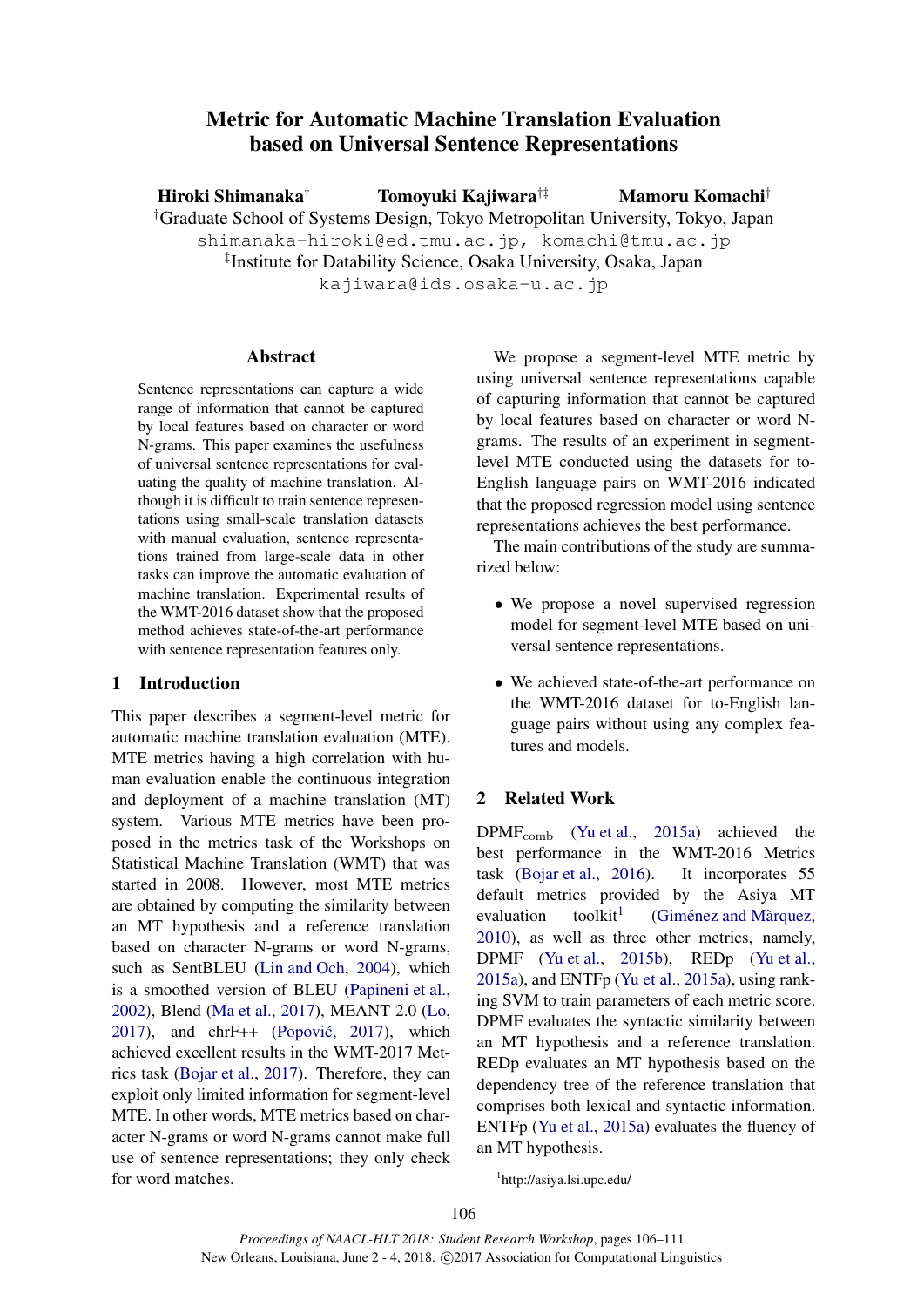

Figure 1: Outline of Skip-Thought. Figure 2: Outline of InferSent. Figure 3: Outline of our metric.

After the success of  $DPMF_{comb}$ ,  $B$ lend<sup>2</sup> (Ma et al., 2017) achieved the best performance in the WMT-2017 Metrics task (Bojar et al., 2017). Similar to  $DPMF<sub>comb</sub>$ , Blend is essentially an SVR (RBF kernel) model that uses the scores of various metrics as features. It incorporates 25 lexical metrics provided by the Asiya MT evaluation toolkit, as well as four other metrics, namely, BEER (Stanojević and Sima'an, 2015), CharacTER (Wang et al., 2016), DPMF and ENTFp. BEER (Stanojević and Sima'an, 2015) is a linear model based on character N-grams and replacement trees. Charac-TER (Wang et al., 2016) evaluates an MT hypothesis based on character-level edit distance.

 $DPMF<sub>comb</sub>$  is trained through relative ranking of human evaluation data in terms of relative ranking (RR). The quality of five MT hypotheses of the same source segment are ranked from 1 to 5 via comparison with the reference translation. In contrast, Blend is trained through direct assessment (DA) of human evaluation data. DA provides the absolute quality scores of hypotheses, by measuring to what extent a hypothesis adequately expresses the meaning of the reference translation. The results of the experiments in segment-level MTE conducted using the datasets for to-English language pairs on WMT-2016 showed that Blend achieved a better performance than  $DPMF_{comb}$ (Table 2). In this study, we use Blend and propose a supervised regression model trained using DA human evaluation data.

Instead of using local and lexical features,

 $ReVal<sup>3</sup>$  (Gupta et al., 2015a,b) proposes using sentence-level features. It is a metric using Tree-LSTM (Tai et al., 2015) for training and capturing the holistic information of sentences. It is trained using datasets of pseudo similarity scores, which is generated by translating RR data, and out-domain datasets of similarity scores of SICK<sup>4</sup>. However, the training dataset used in this metric consists of approximately 21,000 sentences; thus, the learning of Tree-LSTM is unstable and accurate learning is difficult (Table 2). The proposed metric uses sentence representations trained using LSTM as sentence information. Further, we apply universal sentence representations to this task; these representations were trained using largescale data obtained in other tasks. Therefore, the proposed approach avoids the problem of using a small dataset for training sentence representations.

## 3 Regression Model for MTE Using Universal Sentence Representations

The proposed metric evaluates MT results with universal sentence representations trained using large-scale data obtained in other tasks. First, we explain two types of sentence representations used in the proposed metric in Section 3.1. Then, we explain the proposed regression model and feature extraction for MTE in Section 3.2.

### 3.1 Universal Sentence Representations

Several approaches have been proposed to learn sentence representations. These sentence representations are learned through large-scale data so

<sup>&</sup>lt;sup>2</sup>http://github.com/qingsongma/blend

<sup>3</sup> https://github.com/rohitguptacs/ReVal

<sup>4</sup> http://clic.cimec.unitn.it/composes/sick.html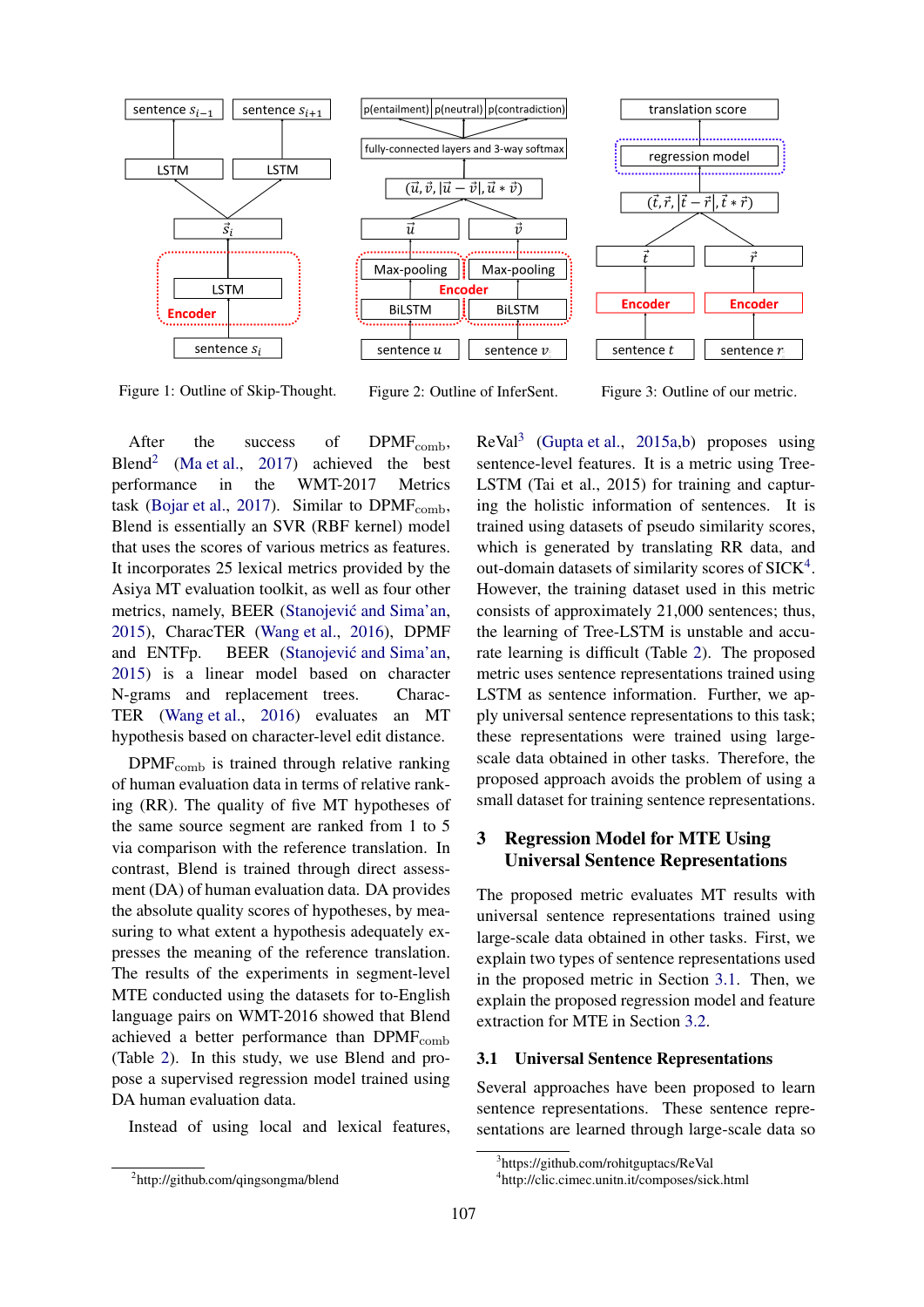|                                  | $\csc$ -en $\vert$ de-en $\vert$ fi-en $\vert$ ro-en $\vert$ ru-en $\vert$ tr-en |                          |     |       |
|----------------------------------|----------------------------------------------------------------------------------|--------------------------|-----|-------|
| WMT-2015   $500$   $500$   $500$ |                                                                                  | <b>Contract Contract</b> | 500 |       |
| WMT-2016 $\vert$ 560             | 560   560   560   560                                                            |                          |     | - 560 |

Table 1: Number of DA human evaluation datasets for to-English language pairs<sup>8</sup> in WMT-2015 (Stanojević et al., 2015) and WMT-2016 (Bojar et al., 2016).

that they constitute potentially useful features for MTE. These have been proved effective in various NLP tasks such as document classification and measurement of semantic textual similarity, and we call them universal sentence representations.

First, Skip-Thought<sup>5</sup> (Kiros et al., 2015) builds an unsupervised model of universal sentence representations trained using three consecutive sentences, such as  $s_{i-1}$ ,  $s_i$ , and  $s_{i+1}$ . It is an encoderdecoder model that encodes sentence  $s_i$  and predicts previous and next sentences  $s_{i-1}$  and  $s_{i+1}$ from its sentence representation  $\vec{s}_i$  (Figure 1). As a result of training, this encoder can produce sentence representations. Skip-Thought demonstrates high performance, especially when applied to document classification tasks.

Second, InferSent<sup>6</sup> (Conneau et al., 2017) constructs a supervised model computing universal sentence representations trained using Stanford Natural Language Inference (SNLI) datasets<sup>7</sup> (Bowman et al., 2015). The Natural Language Inference task is a classification task of sentence pairs with three labels, *entailment*, *contradiction* and *neutral*; thus, InferSent can train sentence representations that are sensitive to differences in meaning. This model encodes sentence pairs  $u$  and  $v$  and generates features by sentence representations  $\vec{u}$  and  $\vec{v}$  with a bi-directional LSTM architecture with max pooling (Figure 2). InferSent demonstrates high performance across various document classification and semantic textual similarity tasks.

#### 3.2 Regression Model for MTE

In this paper, we propose a segment-level MTE metric for to-English language pairs. This problem can be treated as a regression problem that estimates translation quality as a real number from an MT hypothesis  $t$  and a reference translation  $r$ . Once d-dimensional sentence vectors  $\vec{t}$  and  $\vec{r}$  are generated, the proposed model applies the follow-

ing three matching methods to extract relations between  $t$  and  $r$  (Figure 3).

- Concatenation:  $(\vec{t}, \vec{r})$
- Element-wise product:  $\vec{t} * \vec{r}$
- Absolute element-wise difference:  $|\vec{t} \vec{r}|$

Thus, we perform regression using 4ddimensional features of  $\vec{t}$ ,  $\vec{r}$ ,  $\vec{t} \times \vec{r}$  and  $|\vec{t} - \vec{r}|$ .

## 4 Experiments of Segment-Level MTE for To-English Language Pairs

We performed experiments using evaluation datasets of the WMT Metrics task to verify the performance of the proposed metric.

### 4.1 Setups

Datasets. We used datasets for to-English language pairs from the WMT-2016 Metrics task (Bojar et al., 2016) as summarized in Table 1. Following Ma et al. (2017), we employed all other to-English DA data as training data (4,800 sentences) for testing on each to-English language pair (560 sentences) in WMT-2016.

Features. Publicly available pre-trained sentence representations such as Skip-Thought<sup>5</sup> and InferSent<sup>6</sup> were used as the features mentioned in Section 3. Skip-Thought is a collection of 4,800-dimensional sentence representations trained on 74 million sentences of the BookCorpus dataset (Zhu et al., 2015). InferSent is a collection of 4,096-dimensional sentence representations trained on both 560,000 sentences of the SNLI dataset (Bowman et al., 2015) and 433,000 sentences of the MultiNLI dataset (Williams et al., 2017).

Model. Our regression model used SVR with the RBF kernel from scikit-learn<sup>9</sup>. . Hyperparameters were determined through 10-fold cross

<sup>&</sup>lt;sup>5</sup>https://github.com/ryankiros/skip-thoughts

<sup>6</sup> https://github.com/facebookresearch/InferSent

<sup>7</sup> https://nlp.stanford.edu/projects/snli/

<sup>8</sup> en: English, cs: Czech, de: German, fi: Finnish, ro: Romanian, ru: Russian, tr: Turkish

<sup>9</sup> http://scikit-learn.org/stable/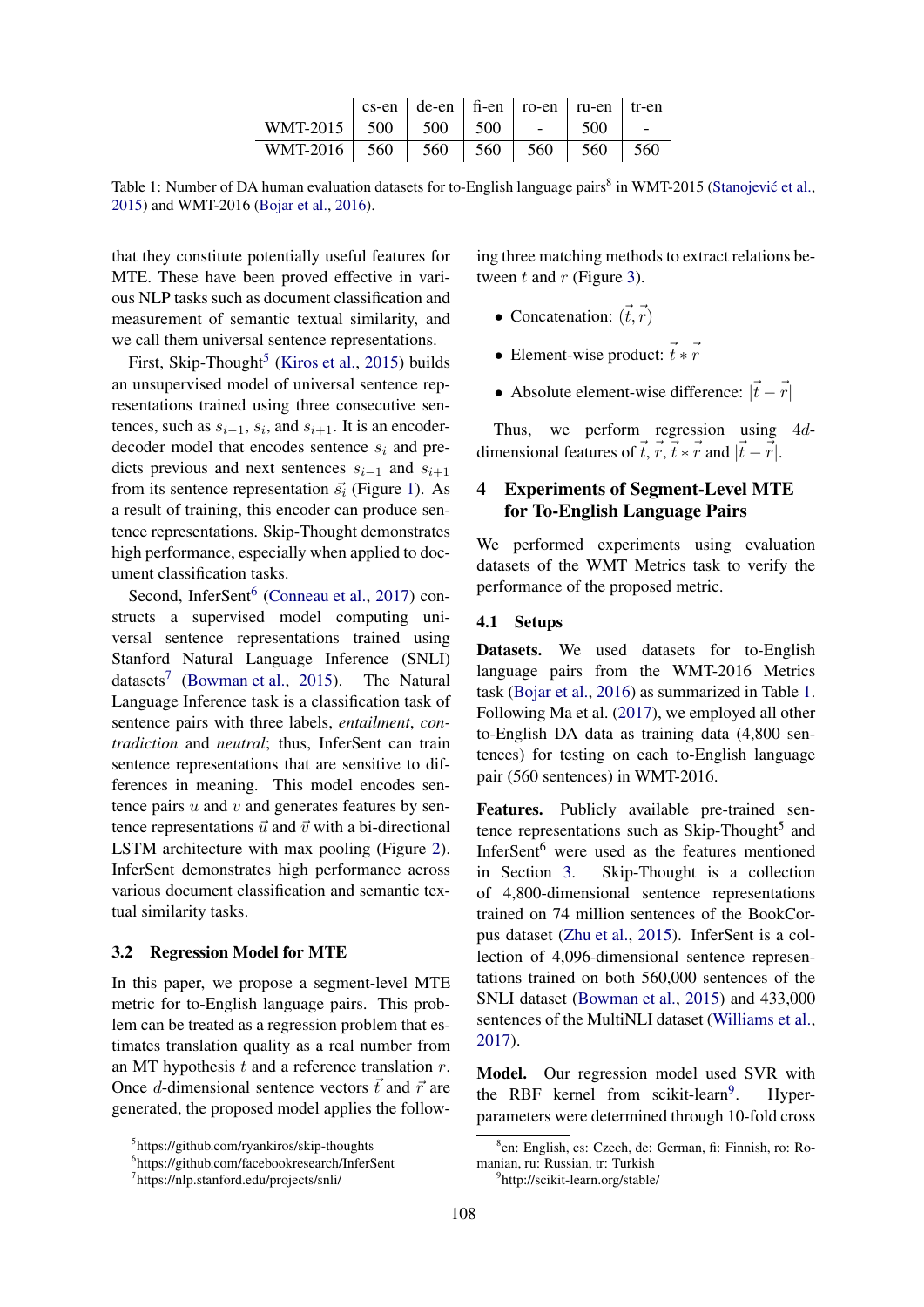|                                     | cs-en | de-en | fi-en | ro-en | ru-en | tr-en | Avg.  |
|-------------------------------------|-------|-------|-------|-------|-------|-------|-------|
| SentBLEU (Bojar et al., 2016)       | 0.557 | 0.448 | 0.484 | 0.499 | 0.502 | 0.532 | 0.504 |
| Blend (Ma et al., $2017$ )          | 0.709 | 0.601 | 0.584 | 0.636 | 0.633 | 0.675 | 0.640 |
| $DPMFcomb$ (Bojar et al., 2016)     | 0.713 | 0.584 | 0.598 | 0.627 | 0.615 | 0.663 | 0.633 |
| ReVal (Bojar et al., 2016)          | 0.577 | 0.528 | 0.471 | 0.547 | 0.528 | 0.531 | 0.530 |
| SVR with Skip-Thought               | 0.665 | 0.571 | 0.609 | 0.677 | 0.608 | 0.599 | 0.622 |
| SVR with InferSent                  | 0.679 | 0.604 | 0.617 | 0.640 | 0.644 | 0.630 | 0.636 |
| $SVR$ with InferSent + Skip-Thought | 0.686 | 0.611 | 0.633 | 0.660 | 0.649 | 0.646 | 0.648 |

Table 2: Segment-level Pearson correlation of metric scores and DA human evaluations scores for to-English language pairs in WMT-2016 (newstest2016).

validation using the training data. We examined all combinations of hyper-parameters among  $C \in$  $\{0.01, 0.1, 1.0, 10\}, \epsilon \in \{0.01, 0.1, 1.0, 10\}, \text{ and }$  $\gamma \in \{0.01, 0.1, 1.0, 10\}.$ 

There are three comparison methods: Blend (Ma et al., 2017), DPMF<sub>comb</sub> (Yu et al., 2015a), and ReVal (Gupta et al., 2015a,b), as described in Section 2. Blend and  $DPMF<sub>comb</sub>$  are MTE metrics that exhibited the best performance in the WMT-2017 Metrics task (Bojar et al., 2017) and WMT-2016 Metrics task, respectively. We compared the Pearson correlation of each metric score and DA human evaluation scores.

#### 4.2 Result

As can be seen in Table 2, the proposed metric, which combines InferSent and Skip-Thought representations, surpasses the best performance in three out of six to-English languages pairs and achieves state-of-the-art performance on average.

#### 4.3 Discussion

These results indicate that it is possible to adopt universal sentence representations in MTE by training a regression model using DA human evaluation data. Since Blend is an ensemble method using combinations of various MTE metrics as features, our results show that universal sentence representations can consider information more abundantly than a complex model. Since ReVal is also based on sentence representations, we conclude that universal sentence representations trained on a large-scale dataset are more effective for MTE tasks than sentence representations trained on a small or limited in-domain dataset.

#### 4.4 Error Analysis

We re-implemented Blend<sup>10</sup> (Ma et al., 2017) and compared the evaluation results with the proposed metric. $11$ 

We analyzed 20% of the pairs of MT hypotheses and reference translations (112 sentence pairs  $\times$  6 languages = 672 sentence pairs) in descending order of DA human score in each language pair. In other words, the top 20% of MT hypotheses that were close to the meaning of the reference translations for each language pair were analyzed. Among these, only Blend estimates the translation quality as high for 70 sentence pairs, and only our metric estimates the translation quality as high for 88 sentence pairs.

Surface. Among pairs estimated to have high translation quality by each method, there were 26 pairs in Blend and 42 pairs in the proposed method with a low word surface matching rate between MT hypotheses and reference translations. This result shows that the proposed metric can evaluate a wide range of sentence information that cannot be captured by Blend.

Unknown words. There were 26 MT hypotheses consisting of words that were treated as unknown words in Skip-Thought or InferSent that were correctly evaluated in Blend. On the other hand, there were 26 MT hypotheses that were correctly evaluated in the proposed metric. This result shows that the proposed metric is affected by unknown words. However, it is also true that there are some MT hypotheses containing unknown words that can be correctly evaluated.

<sup>10</sup>http://github.com/qingsongma/blend

<sup>&</sup>lt;sup>11</sup>The average Pearson correlation of all language pairs after re-implementing Blend was 0.636, which is a little lower than the value reported in their paper. However, we judged that the following discussion will not be affected by this difference.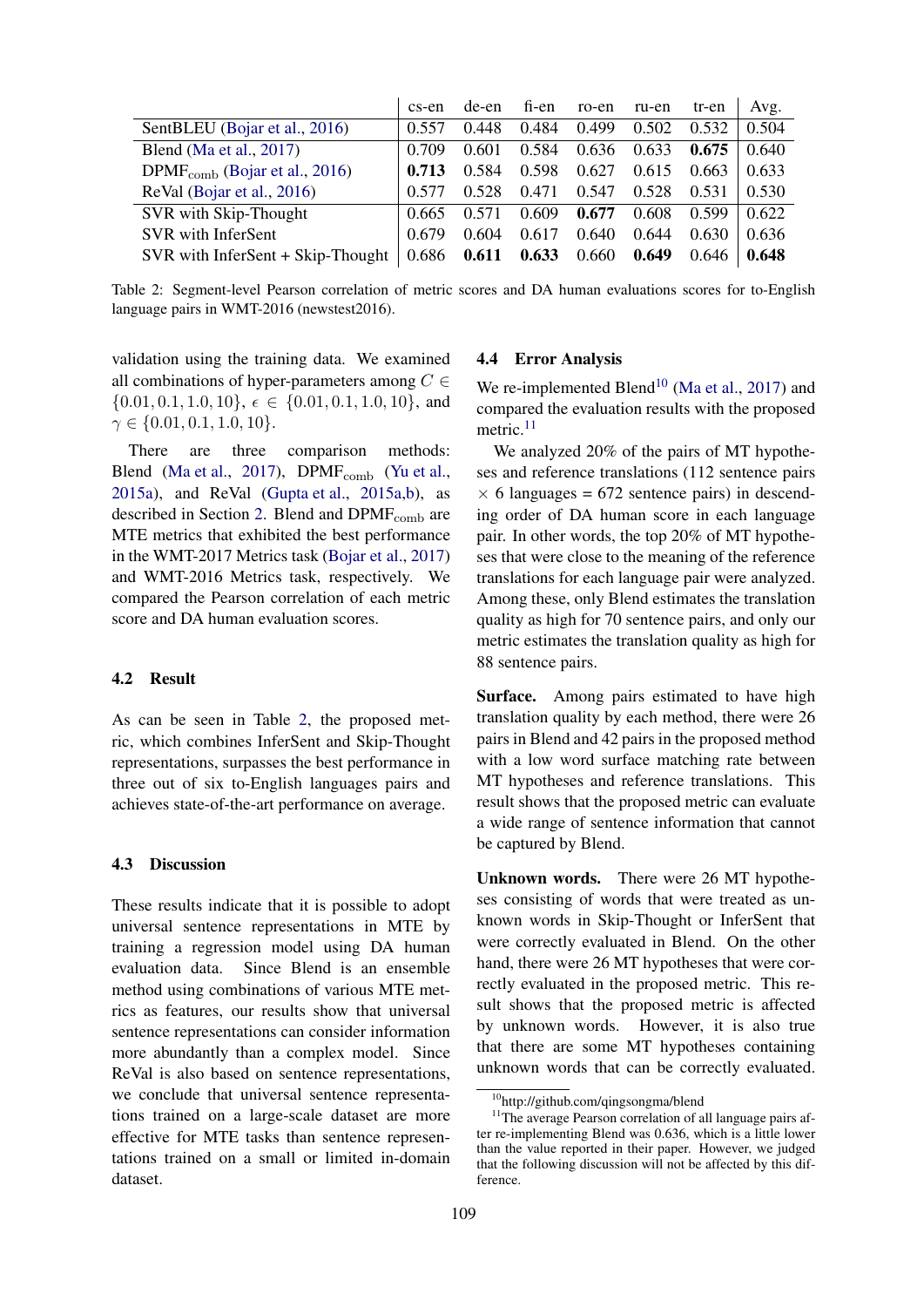Therefore, we analyzed further by focusing on sentence length. There were 17 MT hypotheses consisting of words that were treated as unknown words by either Skip-Thought or InferSent with a short length (15 words or less) that were correctly evaluated in Blend. However, in the proposed metric, there were only two MT hypotheses that were correctly evaluated. This result indicates that the shorter the sentence, the more likely is the proposed metric to be affected by unknown words.

### 5 Conclusions

In this study, we tried to apply universal sentence representation to MTE based on the DA of human evaluation data. Our segment-level MTE metric achieved the best performance on the WMT-2016 dataset. We conclude that:

- Universal sentence representations can consider information more comprehensively than an ensemble metric using combinations of various MTE metrics based on features of character or word N-grams.
- Universal sentence representations trained on a large-scale dataset are more effective than sentence representations trained on a small or limited in-domain dataset.
- Although a metric based on SVR with universal sentence representations is not good at handling unknown words, it correctly estimates the translation quality of MT hypotheses with a low word matching rate with reference translations.

Following the success of InferSent (Conneau et al., 2017), many works (Wieting and Gimpel, 2017; Cer et al., 2018; Subramanian et al., 2018) on universal sentence representations have been published. Based on the results of our work, we expect that the MTE metric will be further improved using these better universal sentence representations.

#### **References**

- Ondřej Bojar, Yvette Graham, and Amir Kamran. 2017. Results of the WMT17 Metrics Shared Task. In *Proceedings of the Second Conference on Machine Translation*, pages 489–513.
- Ondřej Bojar, Yvette Graham, Amir Kamran, and Miloš Stanojević. 2016. Results of the WMT16

Metrics Shared Task. In *Proceedings of the First Conference on Machine Translation*, pages 199– 231.

- Samuel R. Bowman, Gabor Angeli, Christopher Potts, and Christopher D. Manning. 2015. A Large Annotated Corpus for Learning Natural Language Inference. In *Proceedings of the 2015 Conference on Empirical Methods in Natural Language Processing*, pages 632–642.
- Daniel Cer, Yinfei Yang, Sheng yi Kong, Nan Hua, Nicole Limtiaco, Rhomni St. John, Noah Constant, Mario Guajardo-Cespedes, Steve Yuan, Chris Tar, Yun-Hsuan Sung, Brian Strope, and Ray Kurzweil. 2018. Universal Sentence Encoder. *arXiv preprint arXiv:1803.11175*.
- Alexis Conneau, Douwe Kiela, Holger Schwenk, Loïc Barrault, and Antoine Bordes. 2017. Supervised Learning of Universal Sentence Representations from Natural Language Inference Data. In *Proceedings of the 2017 Conference on Empirical Methods in Natural Language Processing*, pages 670–680.
- Jesús Giménez and Lluís Màrquez. 2010. Asiya: An Open Toolkit for Automatic Machine Translation (Meta-) Evaluation. *The Prague Bulletin of Mathematical Linguistics*, (94):77–86.
- Rohit Gupta, Constantin Orasan, and Josef van Genabith. 2015a. ReVal: A Simple and Effective Machine Translation Evaluation Metric Based on Recurrent Neural Networks. In *Proceedings of the 2015 Conference on Empirical Methods in Natural Language Processing*, pages 1066–1072.
- Rohit Gupta, Constantin Orasan, and Josef van Genabith. 2015b. Machine Translation Evaluation using Recurrent Neural Networks. In *Proceedings of the Tenth Workshop on Statistical Machine Translation*, pages 380–384.
- Ryan Kiros, Yukun Zhu, Ruslan R Salakhutdinov, Richard Zemel, Raquel Urtasun, Antonio Torralba, and Sanja Fidler. 2015. Skip-Thought Vectors. In *Advances in Neural Information Processing Systems 28*, pages 3294–3302.
- Chin-Yew Lin and Franz Josef Och. 2004. OR-ANGE: a Method for Evaluating Automatic Evaluation Metrics for Machine Translation. In *Proceedings of the 20th International Conference on Computational Linguistics*, pages 501–507.
- Chi-Kiu Lo. 2017. MEANT 2.0: Accurate semantic MT evaluation for any output language. In *Proceedings of the Second Conference on Machine Translation*, pages 589–597.
- Qingsong Ma, Yvette Graham, Shugen Wang, and Qun Liu. 2017. Blend: a Novel Combined MT Metric Based on Direct Assessment ―CASICT-DCU submission to WMT17 Metrics Task. In *Proceedings of the Second Conference on Machine Translation*, pages 598–603.